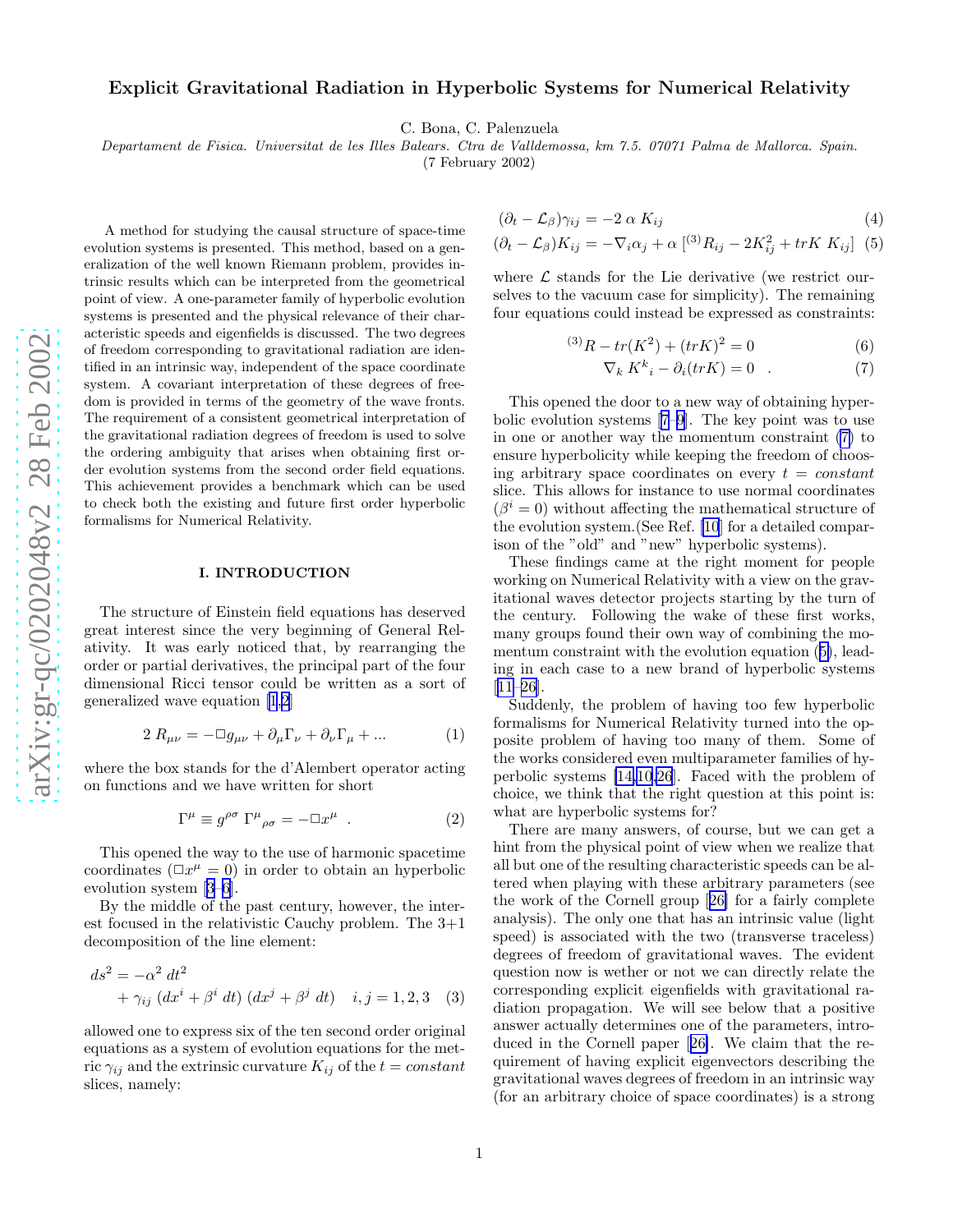<span id="page-1-0"></span>benchmark to discriminate between different hyperbolic evolution systems.

In order to obtain our results, it has been crucial the use of an intrinsic method in order to find the characteristic speeds and the corresponding eigenfields. This method, based on a General Relativistic analogue of the well known Riemann problem of Computational Fluid Dynamics (CFD), is completely independent of the space coordinate system used at any given  $t = constant$  hypersurface. It is presented in Section 3 and then applied in Section 4 to a new simple one-parameter family of hyperbolic systems in order to illustrate our arguments.

#### II. A FIRST ORDER EVOLUTION SYSTEM

The evolution system([4,5\)](#page-0-0) is of first order in time but second order in space. To obtain a system which is also of first order in space, we will follow the standard procedure by considering the first space derivatives of the metric coefficients  $\gamma_{ij}$  as new independent variables:

$$
D_{kij} = 1/2 \partial_k \gamma_{ij} \quad . \tag{8}
$$

The evolution equation of these new variables  $D_{kij}$  can then be taken to be:

$$
\partial_t D_{kij} + \partial_k (\alpha K_{ij}) = 0 \tag{9}
$$

where we are using for simplicity normal coordinates, so that  $\beta^i = 0$ . The relationship (8) can then be understood as a first integral of the extended system [\(4](#page-0-0), [5](#page-0-0), 9).

In order to complete this system, however, we need to provide evolution equations for the lapse function  $\alpha$  and its first derivatives. It can be done in a straightforward way as follows:

$$
\partial_t \ln \alpha = -\alpha \ Q \tag{10}
$$

$$
A_i = \partial_i \ln \alpha \tag{11}
$$

$$
\partial_t A_i + \partial_i(\alpha \ Q) = 0 \tag{12}
$$

where, again, the equation (11) must be considered as a first integral of (12). Notice that one could instead prescribe a more general evolution equation for  $A_i$ :

$$
\partial_t A_i + \partial_i(\alpha \ Q) + \mu \alpha \ (\nabla_k \ K^k{}_i - \partial_i \ tr K) = 0 \qquad (13)
$$

where  $\mu$  is an arbitrary parameter. In that case, (11) would be a first integral of (13) if and only if the momentum constraint([7\)](#page-0-0) is satisfied.

The complete first order evolution system can then be expressed in a balance law form, namely:

$$
\partial_t u + \partial_k F^k = S \,, \tag{14}
$$

where  $u$  is the array of independent variables (the metric coefficients and their first derivatives), and both the Fluxes  $F<sup>k</sup>$  vector array and the Sources S scalar array depend of u.

Note however that the actual form of the fluxes associated to  $K_{ij}$  in eq. [\(5](#page-0-0)), will depend on the expression of the three-dimensional Ricci tensor  $^{(3)}R_{ij}$  in terms of the metric derivatives (see for instance Ref.[[26\]](#page-4-0) for a discussion of this point). We will take in this paper the original expression, namely:

$$
^{(3)}R_{ij} = \partial_k \Gamma^k{}_{ij} - \partial_j \Gamma^k{}_{ki} + \Gamma^k{}_{kr} \Gamma^r{}_{ij} - \Gamma^k{}_{ri} \Gamma^r{}_{kj} \quad (15)
$$

This is in contrast with the actual choice in most of the hyperbolic formalisms published up to now, where a three-dimensional version of the decomposition [\(1](#page-0-0)) is used instead of (15) in order to mimic the properties of generalized wave equations.

#### III. THE GENERAL RELATIVISTIC RIEMANN PROBLEM

The balance law form (14) of the evolution system is familiar from the Computational Fluid Dynamics (CFD) domain, where we can consider (14) in the sense of distributions, so that discontinuous solutions for u are allowed (weak solutions). The discontinuity surface  $\Sigma$  can be given by:

$$
\phi(x^i, t) = constant
$$
  

$$
\partial_t \phi + v^i \partial_i \phi = 0 ,
$$

where  $v^i$  is the velocity of the  $x^i = constant$  points of the surface  $\Sigma$ . The consistency of these weak solutions with (14) requires the exact cancellation of the Dirac  $\delta$  terms arising where the derivatives of discontinuous functions are performed. One gets then the well known Rankine-Hugoniot conditions:

$$
v[u] = n_k[F^k] \tag{16}
$$

where the square bracket stands for the jump of the quantities across  $\Sigma$ ,  $n_k$  is the unit normal to  $\Sigma$  and  $v \equiv v^i n_i$ is the propagation speed of the discontinuity front. The eigenvalue problem (16) is usually known in CFD as the "Riemann problem".

In General Relativity, we are familiar with 'matched' metrics having discontinuous first order derivatives and other less common weak solutions, like colliding waves. A peculiar feature in General Relativity is however that the non-linear terms are limited to the Sources  $S$  in (14), which can not originate  $\delta$  terms and do not appear then in (16). This means that the General Relativistic Riemann problem is a linear one and can be solved explicitly. This implies also that the eigenvalues  $v$  of (16) will coincide with the characteristic speeds, contrary to what happens in CFD, where one finds a much richer structure so that, in addition to plain discontinuities, one can get also shocks and rarefaction waves propagating at noncharacteristic speeds. We will take advantage of these simplifications in what follows.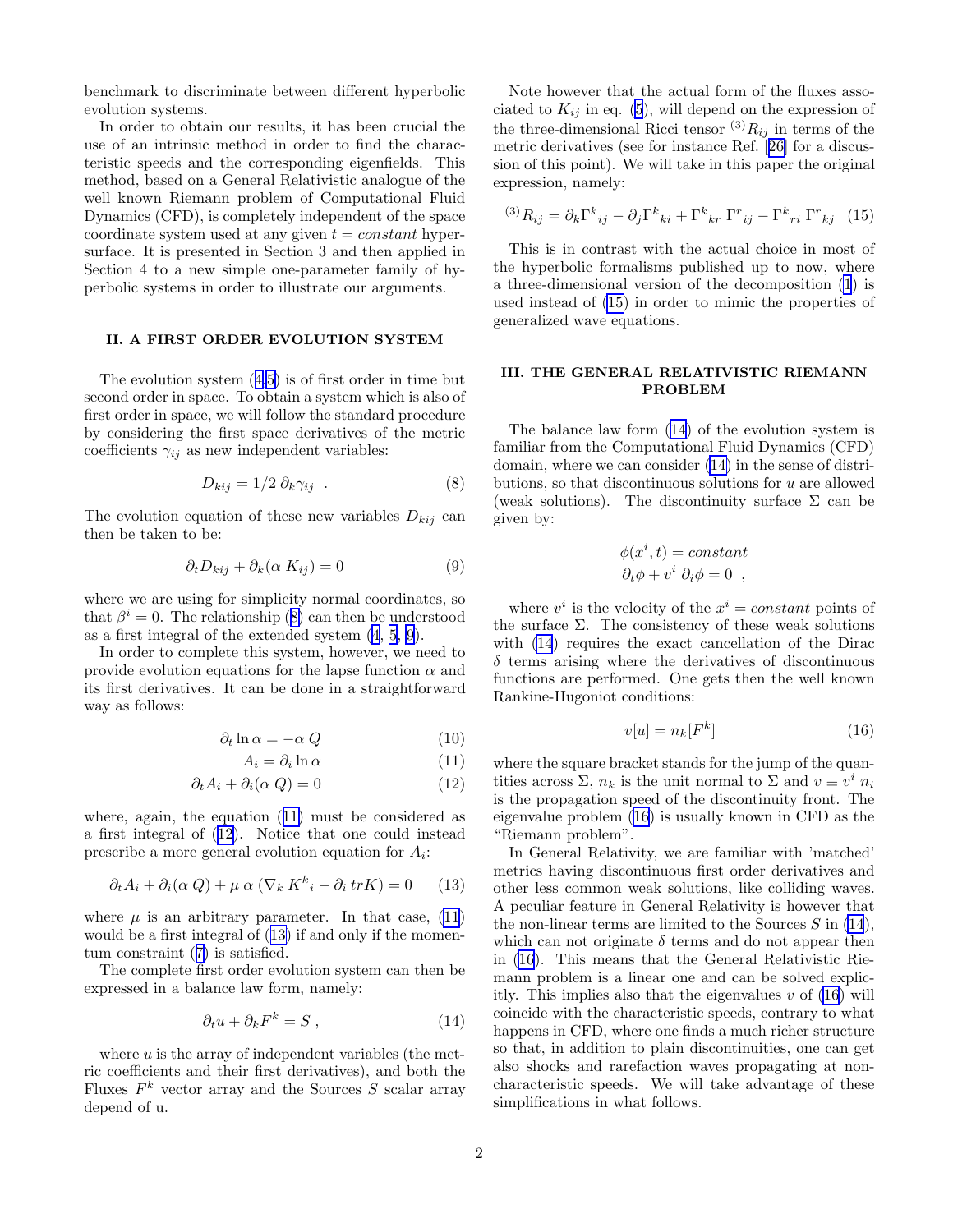<span id="page-2-0"></span>Let us then write down the Riemann problem corresponding to our evolution system  $(4, 5, 9, 13)$  $(4, 5, 9, 13)$  $(4, 5, 9, 13)$  $(4, 5, 9, 13)$  $(4, 5, 9, 13)$ , taking from granted that the metric coefficients are continuous so that the only jumps can be on the first derivatives quantities, namely

$$
v[K_{ij}] = \alpha \ n_k[\lambda^k{}_{ij}] \tag{17}
$$

$$
v[D_{kij}] = \alpha n_k[K_{ij}] \tag{18}
$$

$$
v[A_i] = \alpha n_k [Q \delta^k{}_i + \mu (K^k{}_i - trK \delta^k{}_i)] \tag{19}
$$

where we have written, allowing for [\(15](#page-1-0)),

$$
\lambda^{k}_{ij} = -\Gamma^{k}_{ij} + 1/2 \delta^{k}_{i} (A_{j} + D_{j}) + 1/2 \delta^{k}_{j} (A_{i} + D_{i})
$$
 (20)

and  $D_k = \gamma^{ij} D_{kij}$ .

Let us remark that the Riemann problem (17-19) is stated for a generic orientation of the unit normal  $n_k$ , in a way that is independent of the space coordinate system. In this sense, it provides an intrinsic method to obtain the characteristic speeds and the corresponding eigenfields in terms of geometrical objects related with both the  $t =$ constant hypersurface and the characteristic surface  $\Sigma$ .

## IV. GETTING AN STRONGLY HYPERBOLIC **SYSTEM**

We will now solve the eigenvalue problem (17-19) in order to display the causal structure of the evolution system [\(4](#page-0-0), [5](#page-0-0), [9, 13\)](#page-1-0). We remember that the system will be strongly hyperbolic if and only if all the eigenvalues  $v$  are real and if the set of eigenfields is complete, in the sense that it spans all our variable space. It follows easily from  $(18)$  that

$$
v[D_{\perp ij}] = 0 \tag{21}
$$

where the symbol ⊥ replacing one index means that we are taking the corresponding components tangent to  $\Sigma$ (orthogonal to  $n_k$ ). The remaining degrees of freedom in (18) can then be written as

$$
v[D^n{}_{ij}] = \alpha[K_{ij}] \tag{22}
$$

where we have noted for short  $D_{ij}^n \equiv n_k D_{ij}^k$ .

Let us now analyze the "mixed" components of (17)

$$
v[K^{n}_{\perp}] = \alpha [-D_{\perp}^{nn} + 1/2 A_{\perp}] \tag{23}
$$

$$
v[A_\perp] = \alpha \ \mu[K^n_\perp] \tag{24}
$$

so that, allowing for (21), one gets the following set of eigenvectors

$$
\sqrt{\mu/2} K^n{}_{\perp} \pm (1/2 A_{\perp} - D_{\perp}{}^{nn}) \tag{25}
$$

with characteristic speeds  $v = \pm \alpha \sqrt{\mu/2}$ , respectively. This means that our evolution system will be (strongly) hyperbolic only if  $\mu > 0$ . This surprising parameterdependence of the characteristic speeds can be understood if we recall that physical solutions must verify the momentum constraint([7\)](#page-0-0). For a discontinuous solution one gets

$$
[K^n{}_i] = n_i[trK]
$$
\n(26)

so that the first term of (25) comes from the transverse part of (26). This means that the characteristic cones spanned by (25) are just mathematical artifacts in order to get an hyperbolic system: they can not propagate physical information. We will take  $\mu = 2$  to impose this arbitrary characteristic speed to coincide with light speed.

Let us focus now on the purely transverse components in (17). We get

$$
v[K_{\perp\perp}] = \alpha[-\Gamma^n{}_{\perp\perp}] = \alpha[D^n{}_{\perp\perp} - 2 D_{(\perp\perp)}{}^n]
$$
 (27)

$$
v[D^n{}_{\perp\perp}] = \alpha[K_{\perp\perp}] \tag{28}
$$

so that, allowing again for (21), one gets the following eigenfields

$$
K_{\perp\perp} \pm (D^n{}_{\perp\perp} - 2 D_{(\perp\perp)}{}^n) \tag{29}
$$

with characteristic speed  $v = \pm \alpha$ , independently of the choice of  $\mu$ . Notice that the longitudinal component of (26) can be written as

$$
(\gamma^{ij} - n^i n^j)[K_{ij}] = 0 \tag{30}
$$

so that, again, the trace component in (29) can not describe the propagation of any physical information. See for instance Ref. [\[26](#page-4-0)] to verify that the corresponding characteristic speed can be also modified at will by using the energy constraint in a suitable way. We can conclude that only the traceless part of the transverse components (29) can actually propagate physical information.These two degrees of freedom are then good candidates to describe intrinsic features, like gravitational waves, as we will discuss further in the next section.

The remaining degrees of freedom in the original system (17-19) are given by:

$$
v[trK] = \alpha[A^n + 2(D^n - D_k^{kn})]
$$
 (31)

$$
v[A^n] = \alpha [2 \left( K^{nn} - trK \right) + Q] \tag{32}
$$

$$
v[\gamma^{ij} D^n{}_{ij}] = \alpha[trK]
$$
\n(33)

where now we must specify the gauge-related function Q in terms of other quantities. We have postponed the gauge specification up to that point to emphasize that our previous analysis is gauge independent. Now we will take the simple prescription

$$
Q = f \ trK \tag{34}
$$

where  $f$  can be again an arbitrary parameter. We get then, allowing once more for (21):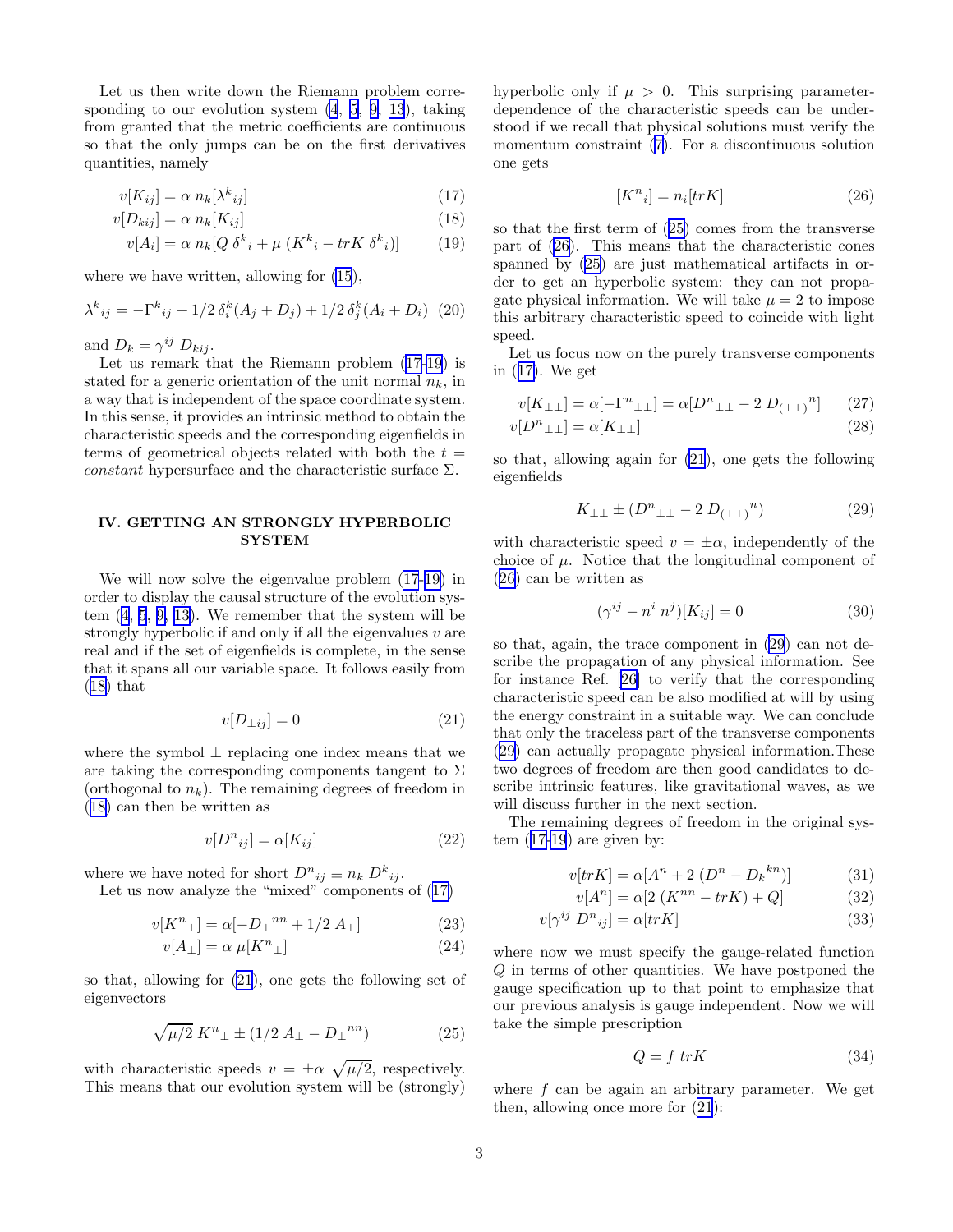$$
v[A^{n} + 2 (D^{n} - D_{k}^{kn}) - f D^{n}] = 0
$$
 (35)

and also that the following gauge-dependent combinations

$$
\sqrt{f} \, trK \pm (A^n + 2 \, D^n - 2 \, D_k^{\, kn}) \tag{36}
$$

are eigenfields with characteristic speeds  $v = \pm \alpha \sqrt{f}$ , so that the system can be strongly hyperbolic only if  $f > 0$ . We can take for instance  $f = 1$  if we insist in having light speed as a characteristic speed also here.

The analysis is complete now, because for  $\mu = 2, f > 0$ , theeigenfields  $(21)$  $(21)$ ,  $(25)$  $(25)$ ,  $(29)$  $(29)$  $(29)$ ,  $(35)$  and  $(36)$  span the whole space of variables. It follows that the resulting evolution system is strongly hyperbolic, no matter of the particular orientation  $n_k$  of the characteristic surface  $\Sigma$ .

## V. GEOMETRICAL AND PHYSICAL INTERPRETATION

Let us now decompose the line element of the threedimensional  $t = constant$  hypersurfaces in the following way  $(2+1$  decomposition):

$$
\gamma_{ij} dx^{i} dx^{j} = -N^{2} dz^{2}
$$
  
+  $\sigma_{ab} (dx^{a} + \lambda^{a} dz) (dx^{b} + \lambda^{b} dz) a, b = 1, 2$  (37)

where the coordinates  $x^a$  span the characteristic surface  $\Sigma$ ,  $\sigma_{ab} = \gamma_{ab}$  is the induced metric on  $\Sigma$  and z is a transverse coordinate so that the unit normal to  $\Sigma$  can be expressed as

$$
n_i = N \delta_i^z \t\t(38)
$$

The eigenfields [\(29](#page-2-0)) can then be written as

$$
K_{ab} \pm N (D^z_{ab} - D_{ab}{}^z - D_{ba}{}^z)
$$
 (39)

and a straightforward calculation shows that the extrinsic curvature of the two-dimensional surface  $\Sigma$ , namely

$$
\kappa_{ab} \equiv 1/(2N) \left[ \partial_z \sigma_{ab} - \mathcal{L}_{\lambda}(\sigma_{ab}) \right] \tag{40}
$$

is given by

$$
\kappa_{ab} = N (D^z_{ab} - D_{ab}{}^z - D_{ba}{}^z)
$$
 (41)

so that the eigenfields [\(29\)](#page-2-0) can be expressed as

$$
K_{ab} \pm \kappa_{ab} \tag{42}
$$

which shows that they are two-dimensional tensors associated to the characteristic surface  $\Sigma$  in an intrinsic, coordinate-independent way.

Looking for a physical interpretations, let us note that the traceless part of (42) contains the shear degrees of freedom as measured by a two-dimensional array of observers sitting on the surface  $\Sigma$ . This is precisely the kind of effect one expects from gravitational waves with

wavefront  $\Sigma$ . Our results can then be interpreted as an extension of the standard description of the effect of a gravitational wave on an array of freely falling (geodesic,  $\alpha = constant$ ) observers. This is an extension in the sense that our gauge conditions([34\)](#page-2-0) apply to more general kinds of observers (like static ones, where both Q and  $trK$  vanish separately so that  $(34)$  holds for any value of f). This can be relevant for modelling Earth-based gravitational wave detectors, which are certainly not in free fall.

Notice, however, that the eigenfields expression([29\)](#page-2-0) is sensitive to the ordering ambiguity of space derivatives when passing from [\(5](#page-0-0)) to a first order system (see Ref. [[26\]](#page-4-0) for details). The tensor character of the eigenfields is completely lost if one starts with a three-dimensional version of([1\)](#page-0-0) instead of([15\)](#page-1-0). The intrinsic information resides of course in the system([14\)](#page-1-0), where the divergence of the fluxes is taken, but the local covariance of the fluxes themselves is lost if we make a choice different of [\(15](#page-1-0)). We claim that our results provide a criterion for solving the ordering ambiguity: the eigenfields describing the gravitational radiation degrees must have an intrinsic geometrical meaning independent of the space coordinate system. This opens the way to a coordinate-independent local description of gravitational wave detectors at Earthbased laboratories.

## VI. CONCLUSIONS AND OUTLOOK

We have started this paper by proposing a new simple method, based on the General Relativistic Riemann problem, in order to analyze the causal structure of any first order flux-conservative evolution system in an intrinsic way, independent of the space coordinates. To compare with previous results[[12\]](#page-4-0), we can look at the characteristic speeds and see how we get now light speed as  $v = \pm \alpha$  (length per unit coordinate time), whereas in coordinate-dependent analysis, the speed along the z axis is given by  $v = \pm \alpha \sqrt{\gamma^{zz}}$  (coordinate displacement per unit coordinate time).

The use of this intrinsic method has allowed ourselves to explain the appearance of arbitrary parameterdependent characteristic speeds[[26\]](#page-4-0) as a direct consequence of the mixing of evolution and constraint equations. As we emphasized in Section IV, only two degrees of freedom are intrinsically related with causal propagation of physical information. Hyperbolic formalisms, which can only consist of characteristic cones and lines, apply instead to an extended, unconstrained, space of solutions. The subspace of physical solutions is recovered by restricting the initial conditions to those that satisfy the constraints. The extra degrees of freedom are then to be regarded as mathematical artifacts devised to ensure hyperbolicity and their corresponding (arbitrary) characteristic speeds are irrelevant from the physical point of view.